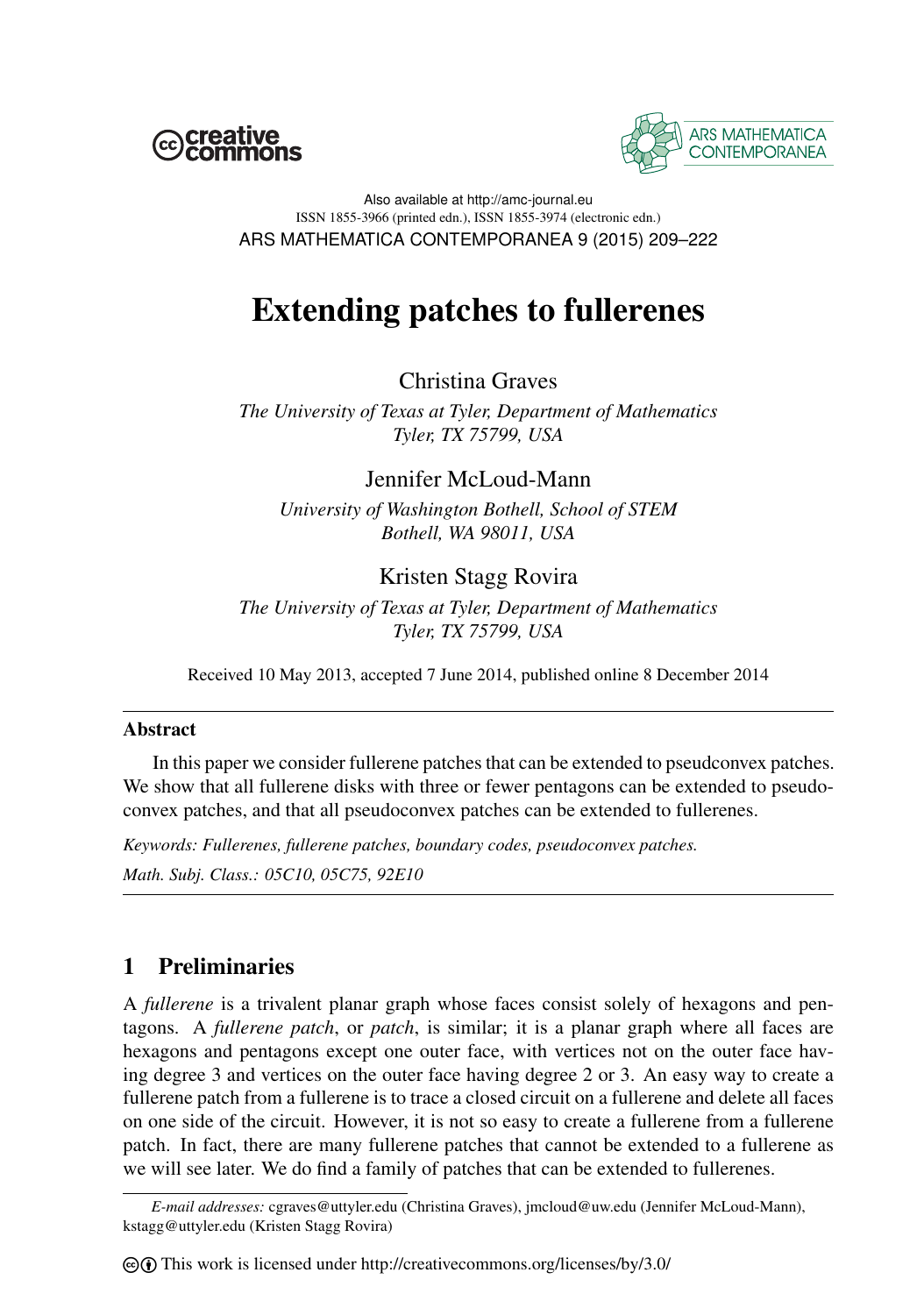

<span id="page-1-0"></span>Figure 1: A patch and its complement. The patch on the left has boundary code  $223(2223)^2$  and side parameters  $[1, 0, 1, 0, 1]$  and the patch on the right has boundary code 332(3332)<sup>2</sup> .

An obvious characteristic of interest of a fullerene patch is the boundary. The *boundary code* of a patch is a sequence of 2's and 3's corresponding to the valences of the vertices on the outer face listed in cyclic order. It does not matter which vertex we start with nor which direction we travel around the patch; hence we make no distinction between a boundary code and its cyclic permutations or inverse. Given a boundary code S, the *complement* of S, denoted  $S<sup>c</sup>$  is a sequence of 2's and 3's with a 2 every place S has a 3, and a 3 every place  $S$  has a 2.

To determine if a fullerene patch extends to a fullerene, we need to consider the following question: Given a fullerene patch  $\Pi$  with boundary code  $S$ , does there exist a fullerene patch  $\Pi^c$  with boundary code  $S^c$ ? If  $\Pi^c$  exists, we can identify the vertices and edges on the boundary of  $\Pi$  with the corresponding vertices and edges on the boundary of  $\Pi^c$  to get a fullerene (see Figure [1\)](#page-1-0).

The general question of interest is known in the literature as the *PentHex Puzzle*: Given a sequence of 2's and 3's, does there exist a fullerene patch with that sequence as its boundary code? Some variations on this question were explored in  $[3]$ ,  $[1]$ ,  $[6]$ , and  $[4]$  among other places.

For large patches, the boundary code can be unwieldy to work with. Generalizing the definitions from  $[8]$ ,  $[7]$ ,  $[5]$  and  $[2]$ , we define the following.

#### Definition 1.1.

- 1. A *break edge* is an edge on the boundary whose endpoints are both of degree two.
- 2. A *bend edge* is an edge on the boundary whose endpoints are both of degree three.
- 3. A *side* of a patch is a path on the boundary between a consecutive pair of break edges, including the break edges. The *length* of a side is the number of degree three vertices on the side.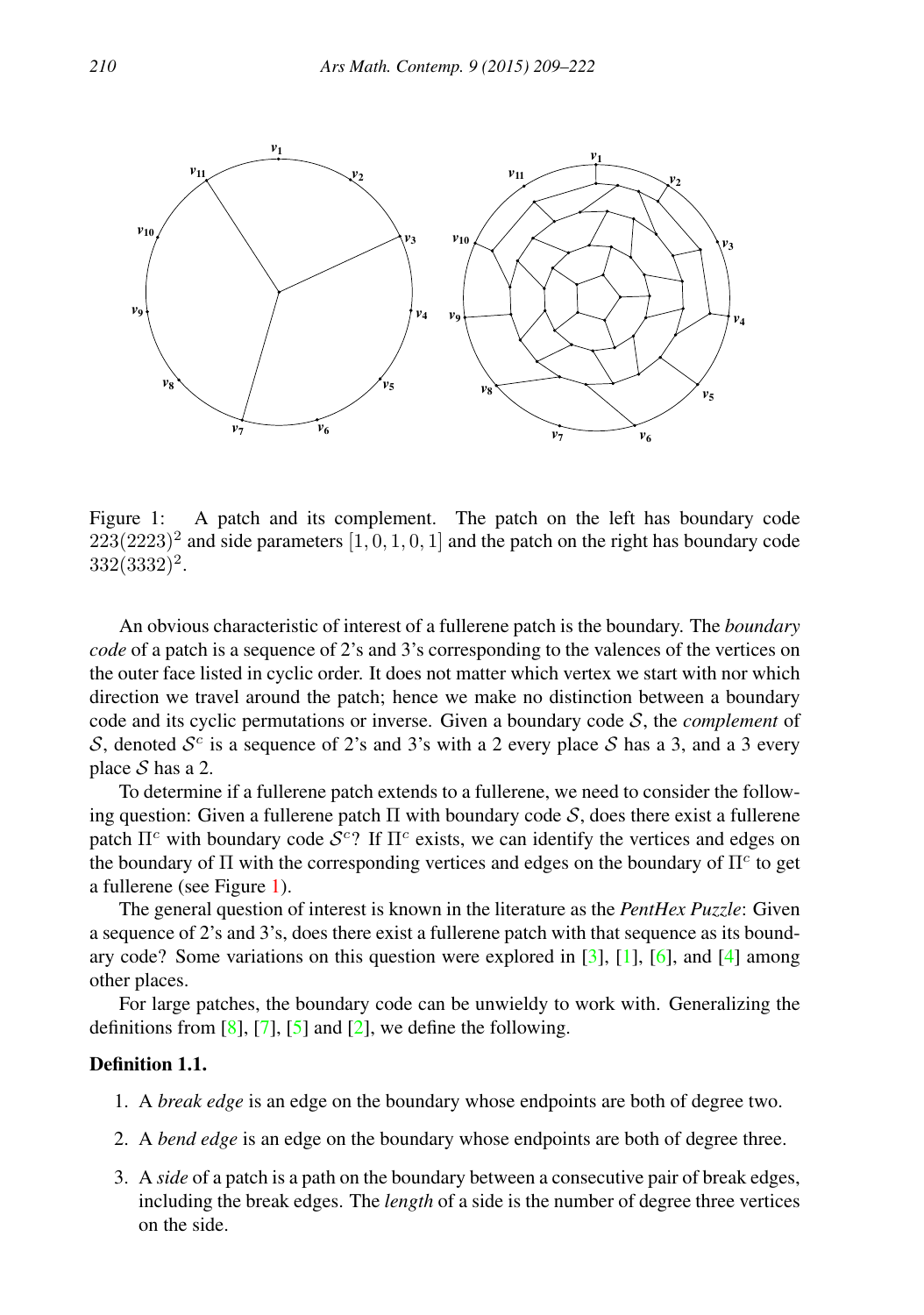- 4. A *straight side* is a side with no bend edges.
- 5. A *bent side* is a side containing at least one bend edge. A *straight segment* of a bent side is a subpath of a bent side between either a break edge and the closest bend edge, or between two consecutive bend edges.

We can now think of the boundary of a patch as sections of straight sides and straight segments connected by break edges or bend edges. A patch with no bend edges, called a *pseudoconvex patch*, has only straight sides and thus has boundary code  $2(23)^{\ell_1}2(23)^{\ell_2}\cdots 2(23)^{\ell_s}$ . Rather than writing a sequence of 2's and 3's to describe our boundary, we describe the boundary by the lengths of the straight sides  $[\ell_1, \ell_2, \ldots, \ell_s],$ called *side parameters* of the patch.

If the patch has bend edges, we would still like to consolidate the information found in the boundary code. A bent side with consecutive straight segments of lengths  $a_1, a_2, \ldots a_t$ can be described by  $(a_1, \ldots, a_t)$ . Thus, a patch with five straight sides of length 5 followed by a bent side with five straight segments of length 1 (see Figure [3\)](#page-4-0) can be described by the side parameters  $[5, 5, 5, 5, 5, (1, 1, 1, 1, 1)].$ 

A patch with no break edges has zero sides and thus cannot be described by side parameters. If such a patch also has no bend edges, then we describe it by its boundary code  $(23)^{\ell_0}$ where  $\ell_0$  is the number of faces on the boundary. If a patch has no break edges but does have bend edges, then we describe it by its boundary code  $3(32)^{a_1-1}3(32)^{a_2-1}\cdots3(32)^{a_t-1}$ where  $a_1, a_2, \ldots, a_t$  represent the lengths of the straight segments in cyclic order.

The advantage of describing a patch by its side parameters rather than its boundary code is that this notation makes it effortless to find the number of sides (and hence break edges) of a patch. In fact, we can also tell exactly how many pentagons a patch must have by using Euler's formula.

Lemma 1.2. *In a fullerene patch, the number of break edges* s*, the number of bend edges* e, *and the number of pentagons* p *are related by*

$$
p = 6 - s + e.
$$

*Proof.* It is well-known (see for instance [\[1\]](#page-13-1)) that the number of pentagons in a patch is equal to  $6 - d_2 + d_3$  where  $d_i$  is the number of degree i vertices on the boundary. By definition, the number of degree 2 vertices and the number of degree three vertices on the boundary are the same except on a break edge or a bend edge. Each break edge increases the number of degree 2 vertices by 1, and each bend edge increases the number of degree 3 vertices by 1.  $\Box$ 

In this paper, we investigate two specific types of fullerene patches: pseudoconvex patches and *fullerene disks* or simply *disks*. A disk of radius r is a fullerene patch with a central face, and every face on the boundary is distance (measured as graph distance in the dual) exactly  $r$  from the central face.

Our ultimate goal is to find a family of patches that can be extended to fullerenes. We begin by showing that a pseudoconvex patch can be extended to a fullerene. We then show that all disks with three or fewer pentagons can be extended to fullerenes.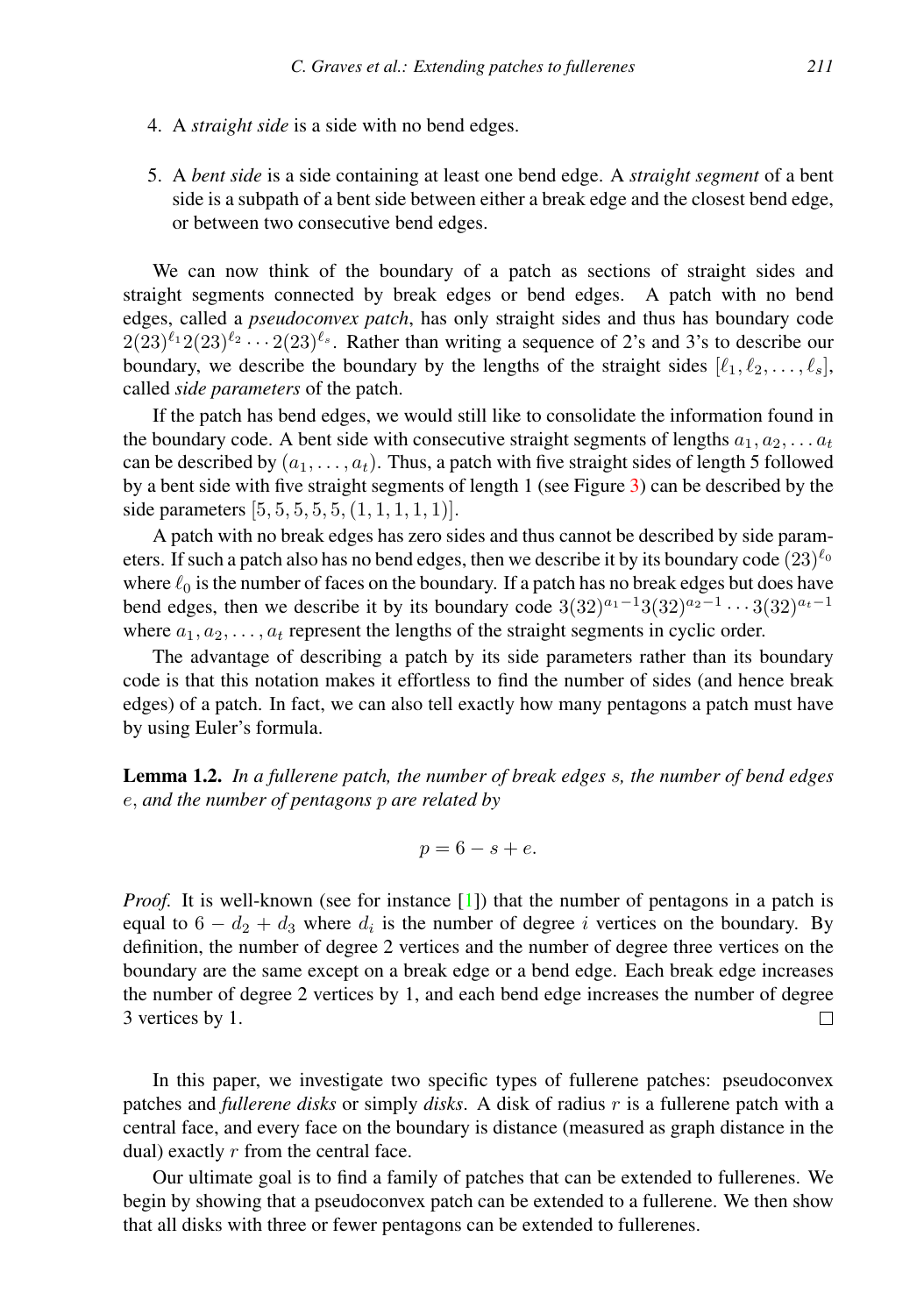## 2 Pseudoconvex Patches

Because a pseudoconvex patch has no bend edges, its boundary can be described by its side parameters  $[\ell_1, \cdots, \ell_s]$  if it has  $s \ge 1$  sides or by the boundary code  $(23)^{\ell_0}$  if it has zero sides. The relationships between the lengths of these sides were explored in detail and summarized in Theorem 3.6 of [\[8\]](#page-13-4). We include a weaker lemma here.

**Lemma 2.1.** *The side parameters*  $[\ell_1, \dots, \ell_s]$  *of a pseudoconvex patch, excluding the patch with side parameters* [0, 0, 0, 0, 0]*, satisfy the inequality*  $\ell_1 + \cdots + \ell_s \geq 6 - s$ *for*  $1 \leq s \leq 6$ *.* 

*Proof.* If  $s = 1$  or  $s = 2$ , the result follows directly from [\[8\]](#page-13-4). If  $s = 3$ , the side parameters are not of the form  $[0, 1, k]$  or  $[0, 0, k]$  for  $k \ge 0$  so the result holds. In the case with  $s = 4$  sides, at least two of the side lengths are non-zero and the result holds. Finally, if  $s = 5$  or  $s = 6$ , all parameters are nonnegative so the sum is nonnegative. Thus the inequality is satisfied except in the patch consisting of a single pentagon with side parameters  $[0, 0, 0, 0, 0].$ П

To extend a pseudoconvex patch to a fullerene, we need to find a complement for each pseudoconvex patch. The following lemma gives a constructive method for finding the complement patch.

<span id="page-3-0"></span>Lemma 2.2. *There exists a patch with boundary code*

$$
3(32)^{\ell_1}3(32)^{\ell_2}\cdots 3(32)^{\ell_s}
$$

*if*  $\ell_1 + \ell_2 + \cdots + \ell_s > 6 - s$  *and*  $1 \leq s \leq 6$ *.* 

*Proof.* Start with the patch having boundary code  $2(23)^5$  (i.e. one side of length 5) as shown in Figure [2.](#page-4-1) Add  $\ell_1 + \ell_2 + \cdots + \ell_s + s - 6$  rings of hexagons to this patch to create a patch with side parameters  $[\ell_1 + \cdots + \ell_s + s-1]$ . Next, add a pentagon to the break edge and add hexagons on the boundary everywhere else to yield a patch with boundary code  $(23)^{\ell_1+\cdots+\ell_s+s}.$ 

We now add hexagons and pentagons to the boundary in the following way. First put a pentagon somewhere on the boundary. Moving clockwise around the boundary, place  $\ell_1$  hexagons followed by a pentagon; then place  $\ell_2$  hexagons followed by a pentagon, and continue this process until the patch has a completely new outer ring of hexagons and pentagons (see Figure [2\)](#page-4-1). This constructed patch has the desired boundary.  $\Box$ 

### <span id="page-3-1"></span>Theorem 2.3. *All pseudoconvex patches can be extended to fullerenes.*

*Proof.* For a pseudoconvex patch consisting of one pentagon with side parameters  $[0, 0, 0, 0, 0]$ , we use a stereographic projection of the dodecahedron onto the plane as the complement patch. For a pseudoconvex patch having side parameters  $[\ell_1, \ldots, \ell_s]$  satisfying the condition

$$
\ell_1 + \cdots + \ell_s \ge 6 - s,
$$

we create the complement patch with boundary code  $3(32)^{\ell_1}3(32)^{\ell_2}\cdots3(32)^{\ell_s}$  as described in Lemma [2.2](#page-3-0) and identify the boundaries to create a fullerene. Given a pseudoconvex patch with no sides and boundary code  $(23)^{\ell_0}$ , we create a second patch  $(32)^{\ell_0}$ identical to the first and then identify corresponding edges and vertices appropriately to create a fullerene.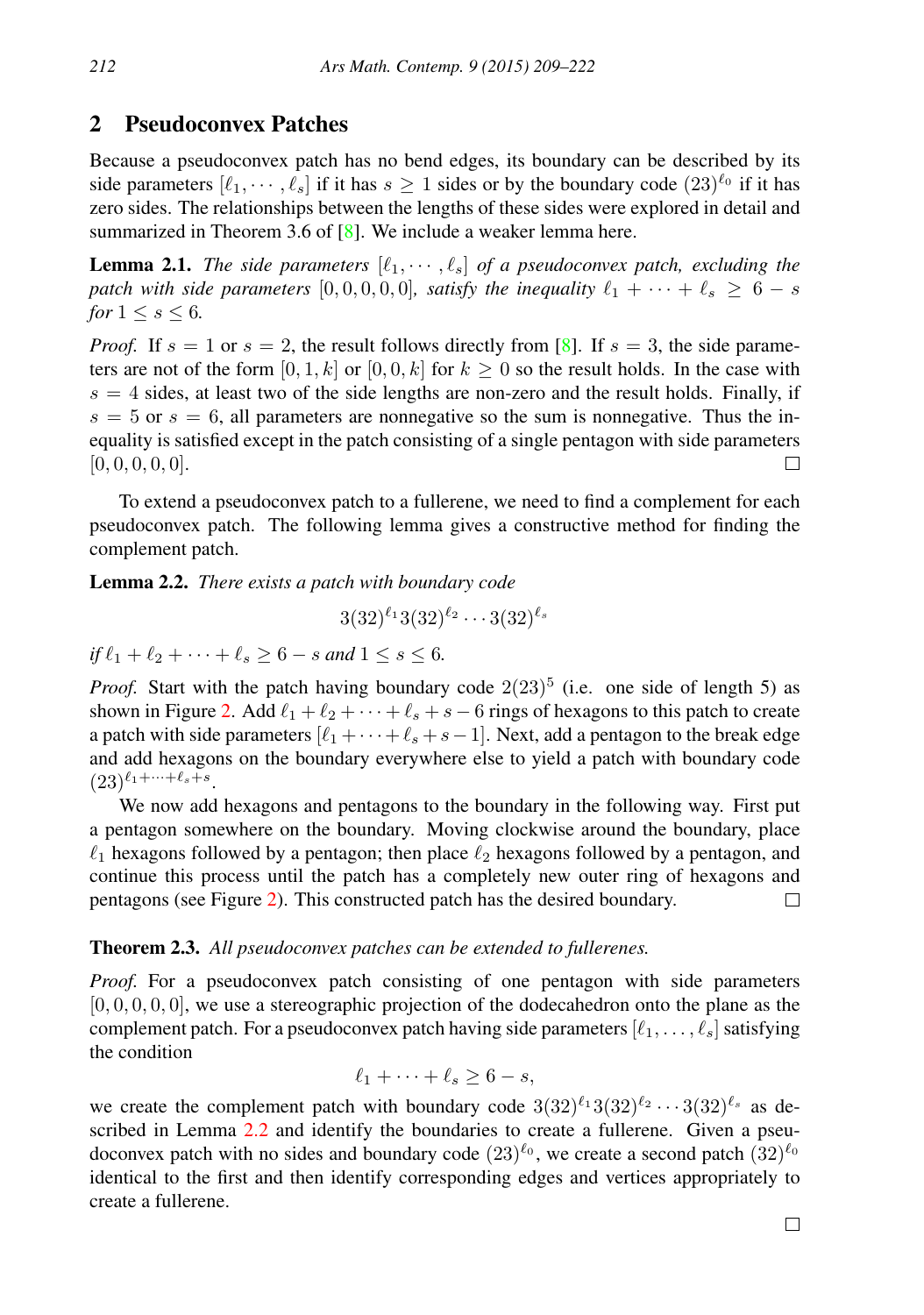

<span id="page-4-1"></span>Figure 2: Creating a patch with boundary code  $3(32)^{2}3(32)^{3}3(32)^{0}$ . The  $2(23)^{5}$  patch is shown on the left, the  $(23)^8$  patch in the middle, and the desired patch on the right.

## 3 Disks

Because pseudoconvex patches extend to fullerenes, a patch that extends to a pseudoconvex patch also extends to a fullerene. One type of patch to explore is a fullerene disk. We will show that all disks with three or fewer pentagons extend to pseudoconvex patches; however, a disk with four or more pentagons may not extend to a fullerene. Consider a disk with four pentagons having side parameters  $[5, 5, 5, 5, 5, (1, 1, 1, 1, 1)]$  as shown in Figure [3.](#page-4-0) If this patch could be extended to a fullerene, we would need to place a face adjacent to the four shaded pentagons. Such a face would have to have at least seven edges which is not allowed in a fullerene. Thus we restrict our attention to disks with three or less pentagons.



<span id="page-4-0"></span>Figure 3: A disk with side parameters  $[5, 5, 5, 5, 5, 1, 1, 1, 1]$ . This patch cannot be extended to a fullerene.

Disks are a nice family of patches to study because all disks can be constructed by repeatedly adding layers of faces to a smaller disk. A *layer* is a collection of faces placed on the boundary of a disk of a radius r so that each new face is distance  $r + 1$  from the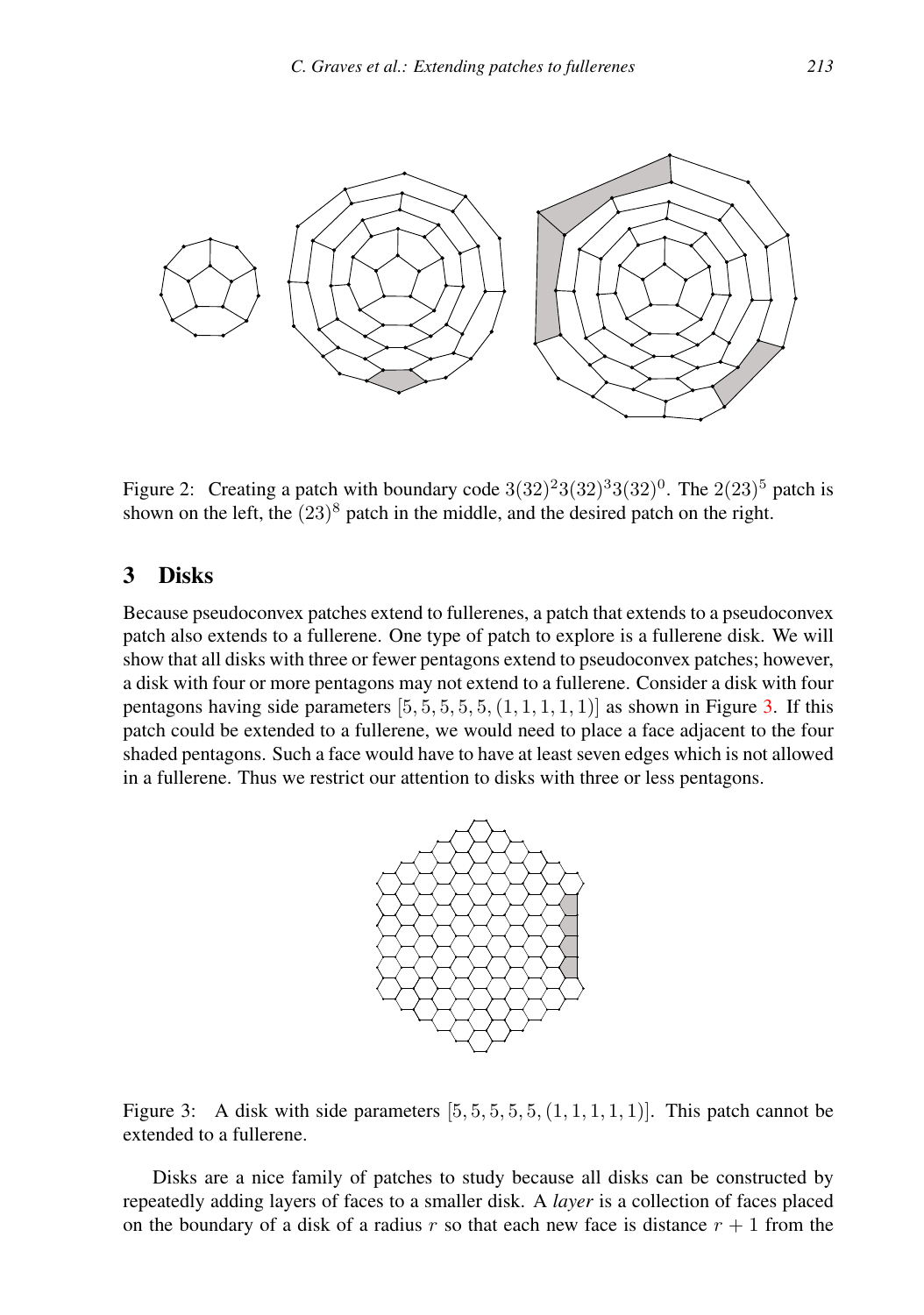

<span id="page-5-1"></span>Figure 4: Depiction of Lemma [3.1](#page-5-0) and how adding hexagons changes side parameters.

central face and and no faces from the original disk are on the new boundary. The word layer can be slightly misleading, though, because there can be faces added which are not on the boundary of the new patch. Figures [5,](#page-7-0) [6,](#page-9-0) and [7](#page-9-1) show partial patches with one layer added.

Because many of the remaining arguments involve adding layers of hexagons to existing patches, it is convenient to discuss how such an action affects the side parameters. Adding a row of hexagons to a side of a patch means that each edge of the original boundary is incident with a newly added hexagon. Figure [4](#page-5-1) and Lemma [3.1](#page-5-0) demonstrate this action.

## <span id="page-5-0"></span>Lemma 3.1.

- *[3.1.](#page-5-0)1. Adding a row of hexagons to the boundary of a straight side increases its length by 1.*
- *[3.1.](#page-5-0)2. Adding a partial layer of hexagons to a bent side with middle parameters larger than 1 keeps the outer parameters the same and decreases the middle parameters by 1.*
- *[3.1.](#page-5-0)3.* Adding a row of hexagons to a straight segment  $a_2$  of the bent side  $(a_1, a_2)$  with  $a_1 > 1$ , not including the break edge, decreases  $a_1$  by 1, keeps  $a_2$  the same, and *increases the side following*  $a_2$  *by 1.*
- *[3.1.](#page-5-0)4. Adding a row of hexagons to the straight segment*  $a_2$  *of a bent side*  $(a_1, a_2, a_3)$  *with*  $a_1, a_3 > 1$ , decreases  $a_1$  and  $a_3$  by 1 and increases  $a_2$  by 1.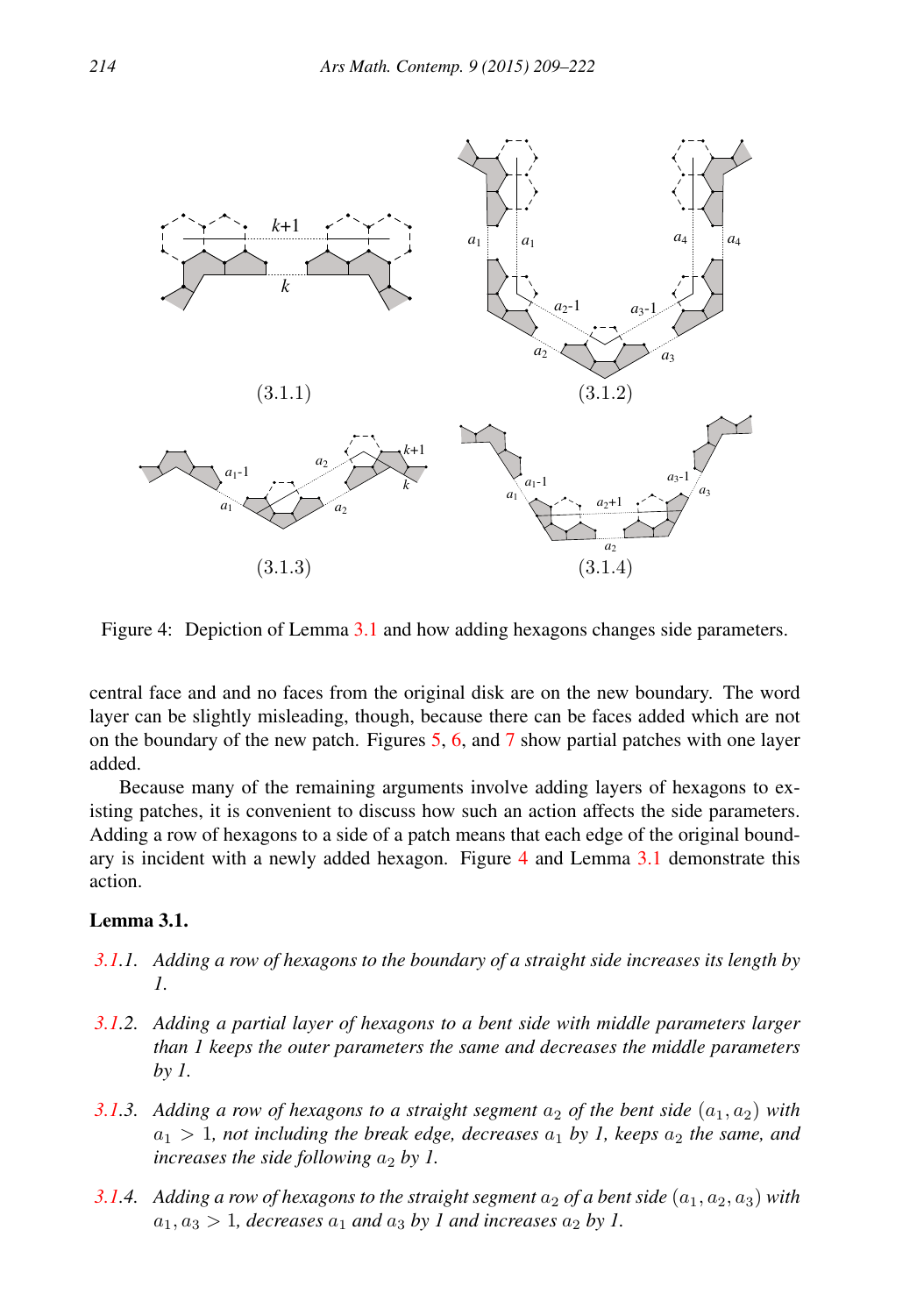The lemma tells us how the side parameters of a patch change when we add a layer of hexagons for almost all situations. We will consider special cases for adding a layer of hexagons for patches having a bent side containing a middle parameter equal to one in later proofs.

The next three lemmas give the side parameters for all disks with three or fewer pentagons.

<span id="page-6-1"></span>Lemma 3.2. *A disk with at most one pentagon has side parameters satisfying one of the following:*

*A1.*  $[\ell_1, \ell_2, \ell_3, \ell_4, \ell_5, \ell_6]$ 

*B1.*  $[\ell_1, \ell_2, \ell_3, \ell_4, \ell_5]$ 

*B2.*  $[\ell_1, \ell_2, \ell_3, \ell_4, \ell_5, (a_1, a_2)]$ 

*Proof.* A disk consisting only of hexagons has the form  $[r, r, r, r, r, r]$ . For a disk containing one pentagon on the boundary, there are two cases. Either the disk consists of only one face, a pentagon, and has side parameters  $[0, 0, 0, 0, 0]$ , or the disk can be constructed by adding faces to a disk containing no pentagons. Starting with a disk satisfying condition A1, adding a layer of faces with a pentagon on a break edge and hexagons everywhere else yields a  $B1$  patch, and adding a layer with a pentagon on a straight side yields a  $B2$  patch.

If a disk with one pentagon does not have its pentagon on the boundary, then the patch can be viewed as a disk containing one pentagon on the boundary with layers of hexagons added to it. Using Lemma  $3.1$ , adding layers of hexagons to a  $B1$  or  $B2$  patch yields a  $B1$ or B2 patch respectively. П

<span id="page-6-0"></span>Lemma 3.3. *A disk with two pentagons has side parameters satisfying one of the following:*

*Cl.* 
$$
[\ell_1, \ell_2, \ell_3, \ell_4]
$$

- *C2.*  $[\ell_1, \ell_2, \ell_3, \ell_4, (a_1, a_2)]$
- *C3.*  $[\ell_1, \ell_2, \ell_3, \ell_4, (a_1, a_2), (b_1, b_2)]$
- *C4.*  $[\ell_1, \ell_2, \ell_3, (a_1, a_2), \ell_4, (b_1, b_2)]$
- *C5.*  $[\ell_1, \ell_2, (a_1, a_2), \ell_3, \ell_4, (b_1, b_2)]$
- *C6.*  $[\ell_1, \ell_2, \ell_3, \ell_4, \ell_5, (a_1, a_2, a_3)]$

*Proof.* We start by considering disks containing two pentagons with different distances from the central face, and the pentagon farthest from the central face on the boundary. Starting with a disk containing one pentagon satisfying condition  $B1$ , adding a layer of faces with a pentagon on a break edge yields a  $C1$  patch, and adding a layer with a pentagon on a straight side would yield a  $C2$  patch. Starting with a disk containing one pentagon satisfying condition  $B2$ , adding a layer of faces with a pentagon on a break edge results in a  $C_2$  patch, adding a layer with a pentagon on a straight side yields a  $C_3$ ,  $C_4$ , or  $C_5$  patch, and adding a layer with a pentagon on a straight segment of the bent side would yield a  $C6$ patch.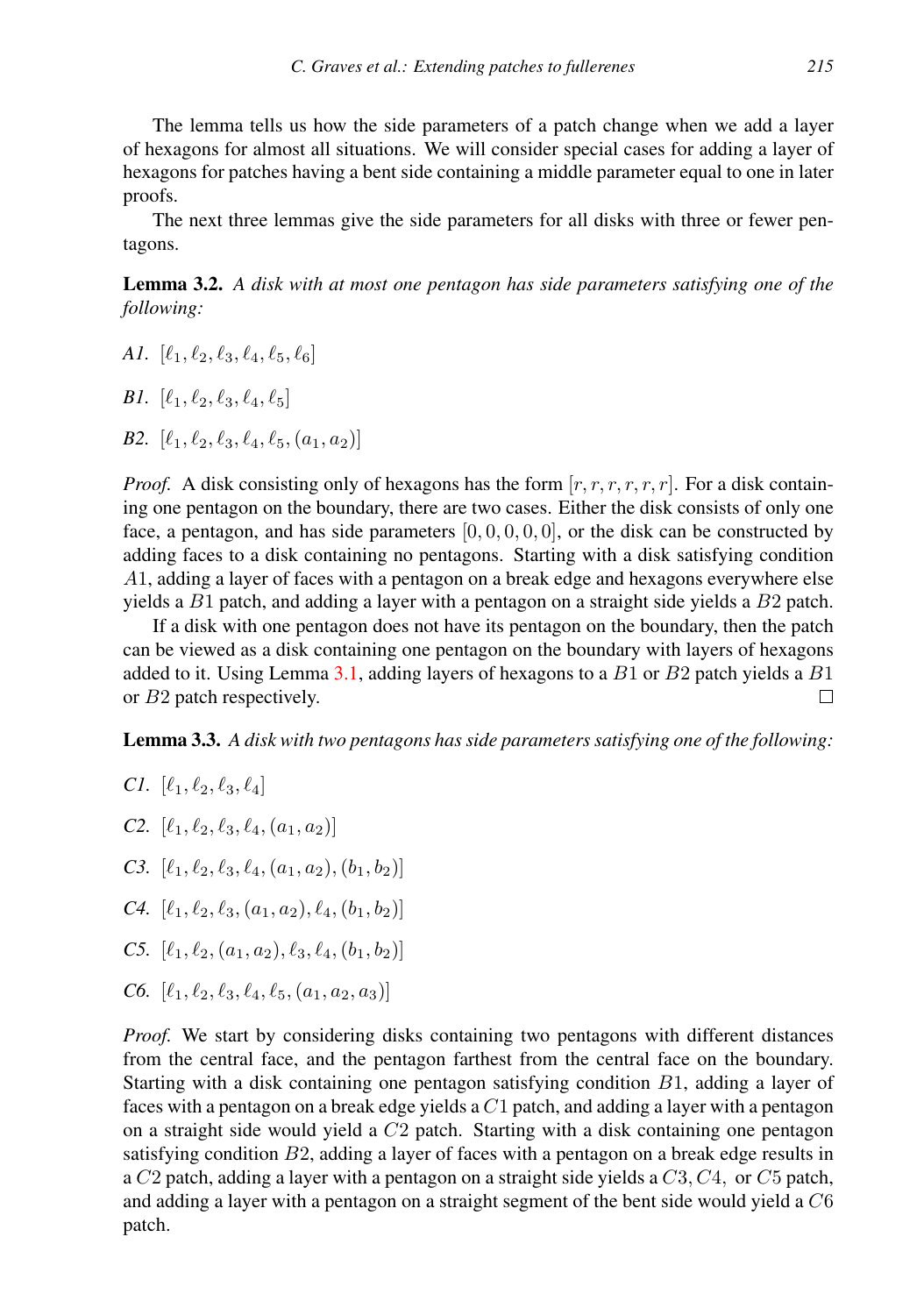

<span id="page-7-0"></span>Figure 5: Adding a pentagon to a bend edge. The red edges are bend edges in the new patch.

When adding a layer of faces with a pentagon on the bend edge of a B2 patch, there are three cases to consider. If  $a_1 = a_2 = 1$ , the resulting patch is a C1 patch. If  $1 = a_1 < a_2$ , the new patch is a C2 patch. Lastly, if  $a_1, a_2 > 1$ , the resulting patch is a C6 patch, with the middle component of the bent edge having length 1 (see Figure [5\)](#page-7-0).

Now consider disks where both pentagons are the same distance from the central face and are both on the boundary. There are no disks of radius 0 containing two pentagons, so we can construct these patches by starting with a disk containing no pentagons and adding the pentagons to the same layer. Starting with a patch with no pentagons satisfying condition  $A1$ , adding a layer with two pentagons on two different break edges yields a  $C1$ patch, adding a layer with one pentagon on a break edge and one on a straight side would result in a C2 patch, adding a layer with two pentagons on two different straight sides would yield a  $C3$ ,  $C4$ , or  $C5$  patch, and adding a layer with two pentagons on the same straight side would result in a C6 patch.

Notice every disk we have constructed has a pentagon on the boundary. To construct disks with two pentagons neither of which is on the boundary, we simply construct a disk with two pentagons at least one of which is on the boundary, and add layers of hexagons. By Lemma [3.1,](#page-5-0) adding layers of hexagons to a Ci patch yields a Ci patch for  $1 \le i \le 5$ . When considering a C6 patch, we assume without loss of generality that  $a_1 \le a_3$ . Adding less than  $a_2 + a_1 - 1$  layers of hexagons to a C6 patch results in a C6 patch, and adding at least  $a_2 + a_1 - 1$  layers of hexagons to a C6 patch would yield a C1 or C2 patch. The C1 patch results if  $a_1 = a_3$  and the C2 patch results otherwise.  $\Box$ 

<span id="page-7-1"></span>Lemma 3.4. *A disk with three pentagons has side parameters satisfying one of the following:*

- *D1.*  $[\ell_1, \ell_2, \ell_3]$
- *D2.*  $[\ell_1, \ell_2, \ell_3, (a_1, a_2)]$
- *D3.*  $[\ell_1, \ell_2, \ell_3, (a_1, a_2), (b_1, b_2)]$
- *D4.*  $[\ell_1, \ell_2, (a_1, a_2), \ell_3, (b_1, b_2)]$
- *D5.*  $[\ell_1, \ell_2, \ell_3, (a_1, a_2), (b_1, b_2), (c_1, c_2)]$
- *D6.*  $[\ell_1, \ell_2, (a_1, a_2), \ell_3, (b_1, b_2), (c_1, c_2)]$
- *D7.*  $[\ell_1, (a_1, a_2), \ell_2, (b_1, b_2), \ell_3, (c_1, c_2)]$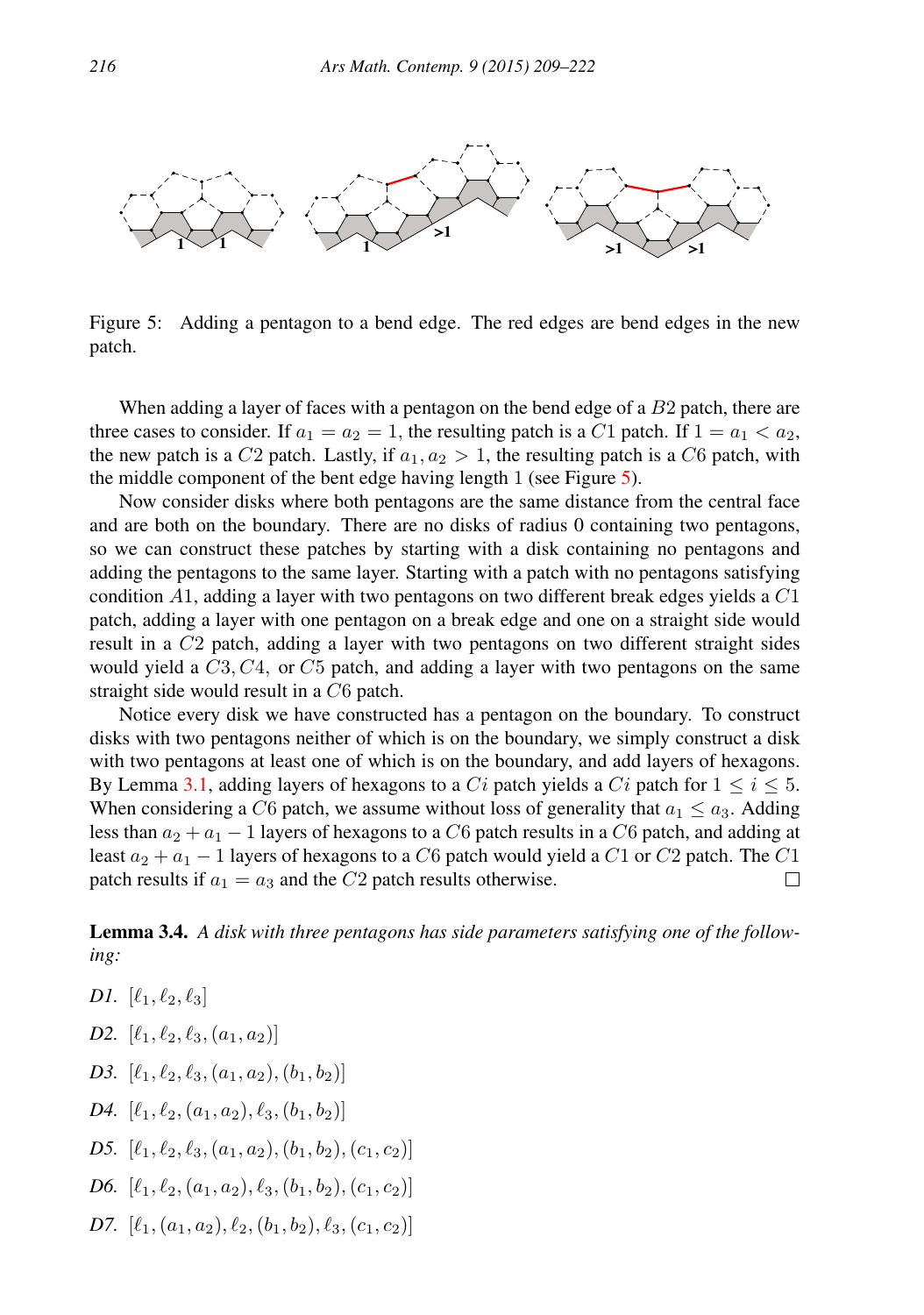- *D8.*  $[\ell_1, \ell_2, \ell_3, \ell_4, (a_1, a_2, a_3)]$
- *D9.*  $[\ell_1, \ell_2, \ell_3, \ell_4, (a_1, a_2, a_3), (b_1, b_2)]$
- *D10.*  $[\ell_1, \ell_2, \ell_3, (a_1, a_2, a_3), \ell_4, (b_1, b_2)]$
- *D11.*  $[\ell_1, \ell_2, (a_1, a_2, a_3), \ell_3, \ell_4, (b_1, b_2)]$

```
D12. [\ell_1, \ell_2, \ell_3, (a_1, a_2, a_3, a_4)]
```
*Proof.* We begin by showing that that all disks with three pentagons having at least one pentagon on the boundary satisfy the criteria given. To show that all three-pentagon disks have the listed side parameters, we add layers of hexagons to three-pentagon disks with a pentagon on the boundary.

First, consider a three-pentagon disk with exactly one pentagon on the boundary. Such disks are created by starting with a two-pentagon disk and adding a layer of faces containing exactly one pentagon. Starting with a  $C1$  patch, adding a layer of faces with a pentagon on a break edge yields a  $D1$  patch, and adding a layer with a pentagon on a straight side yields a  $D2$  patch. Starting with a  $C2$  patch, adding a layer of faces with a pentagon on a break edge yields a D2 patch, and adding a layer of faces with a pentagon on a straight side yields a D3 or D4 patch. If a layer of faces is added to a  $C2$  patch with a pentagon on a bend edge, then (following the proof of Lemma [3.3\)](#page-6-0) a  $D1$ ,  $D2$ , or  $D8$  patch is obtained. If a layer is added with a pentagon on a straight straight segment of a bent side of a C2 patch, the resulting disk is a  $D8$  patch.

Starting with a  $C3 - C5$  patch, adding a layer of faces with a pentagon on a straight side yields a  $D5 - D7$  patch, and adding a layer with a pentagon on a straight segment of a bent side yields a  $D9$ ,  $D10$ , or  $D11$  patch. Adding a layer of faces with a pentagon on a break edge of a  $C3$  patch yields a  $D3$ ,  $D4$ , or  $D8$  patch, with a  $D8$  patch occurring if the break edge is between the two bent sides. Adding a layer with a pentagon on a break edge of a  $C_4$  or  $C_5$  patch yields a  $D_3$  or  $D_4$  patch. Finally, adding a layer of faces with a pentagon on a bend edge on a  $C3 - C5$  patch yields a  $D2$ ,  $D3$ ,  $D4$ ,  $D9$ ,  $D10$ , or  $D11$ patch.

The last case involves adding a layer of faces with exactly one pentagon to a C6 patch. Adding a layer of faces with a pentagon on a break edge results in a  $D8$  patch, adding a layer with a pentagon on a straight side yields a  $D8 - D11$  patch, and adding a layer with a pentagon on a straight segment of a bent side results in a  $D12$  patch. When adding a layer of faces with a pentagon on a bend edge of a C6 patch there are a few cases to consider. Without loss of generality, assume that the pentagon is added to the bend edge between the straight segment of length  $a_1$  and the straight segment of length  $a_2$ . If  $a_1 > 1$ and  $a_2 > 2$  the resulting patch is a D12 patch with the new bent side having lengths  $(a_1 - 1, 1, a_2 - 2, a_3)$  (see Figure [6\)](#page-9-0). In the cases were either  $a_1 = 1$  or  $a_2 \in \{1, 2\}$ , some care needs to be taken. In these cases, the length of  $a_3$  can affect the type of new patch; however, in every case, the resulting patch is a  $D2$  or  $D8$  patch. Figure [7](#page-9-1) shows these cases in full detail.

Now consider the three-pentagon disks with exactly two pentagons on the boundary. To create such disks, we start with either a  $B1$  or  $B2$  patch. Adding a layer of faces with two pentagons to a  $B1$  patch is very similar to adding two pentagons to an  $A1$  patch, which was explored in the proof of Lemma [3.3.](#page-6-0) Thus adding a layer with two pentagons on a  $B1$ patch results in a  $D1 - D4$  or D8 patch. Using similar arguments as before, adding a layer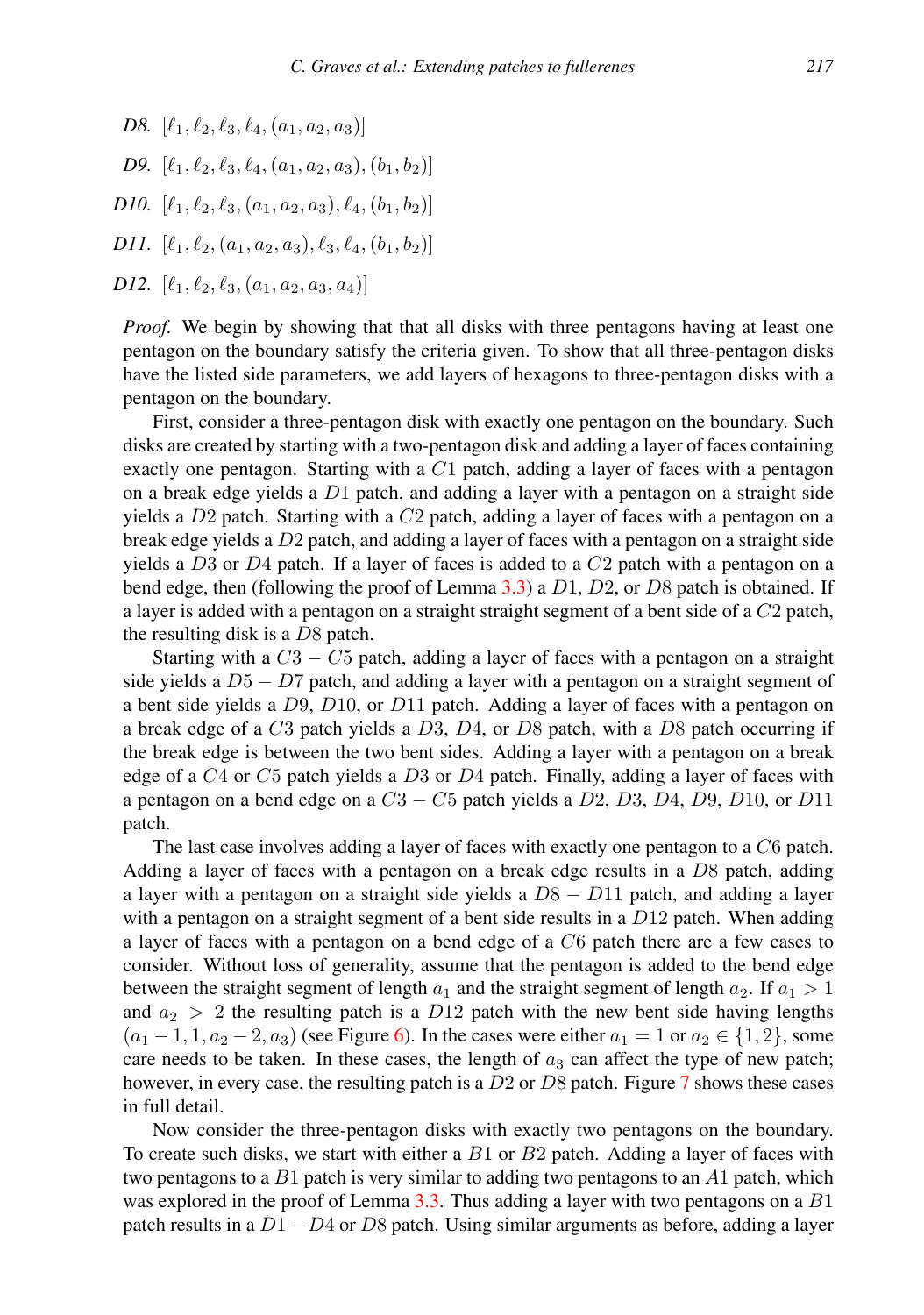

<span id="page-9-0"></span>Figure 6: Adding a pentagon to a bend edge in a  $C6$  patch. The red edges are bend edges in the new patch.



<span id="page-9-1"></span>Figure 7: Adding a pentagon to a bend edge in a  $C6$  patch. The red edges are bend edges in the new patch.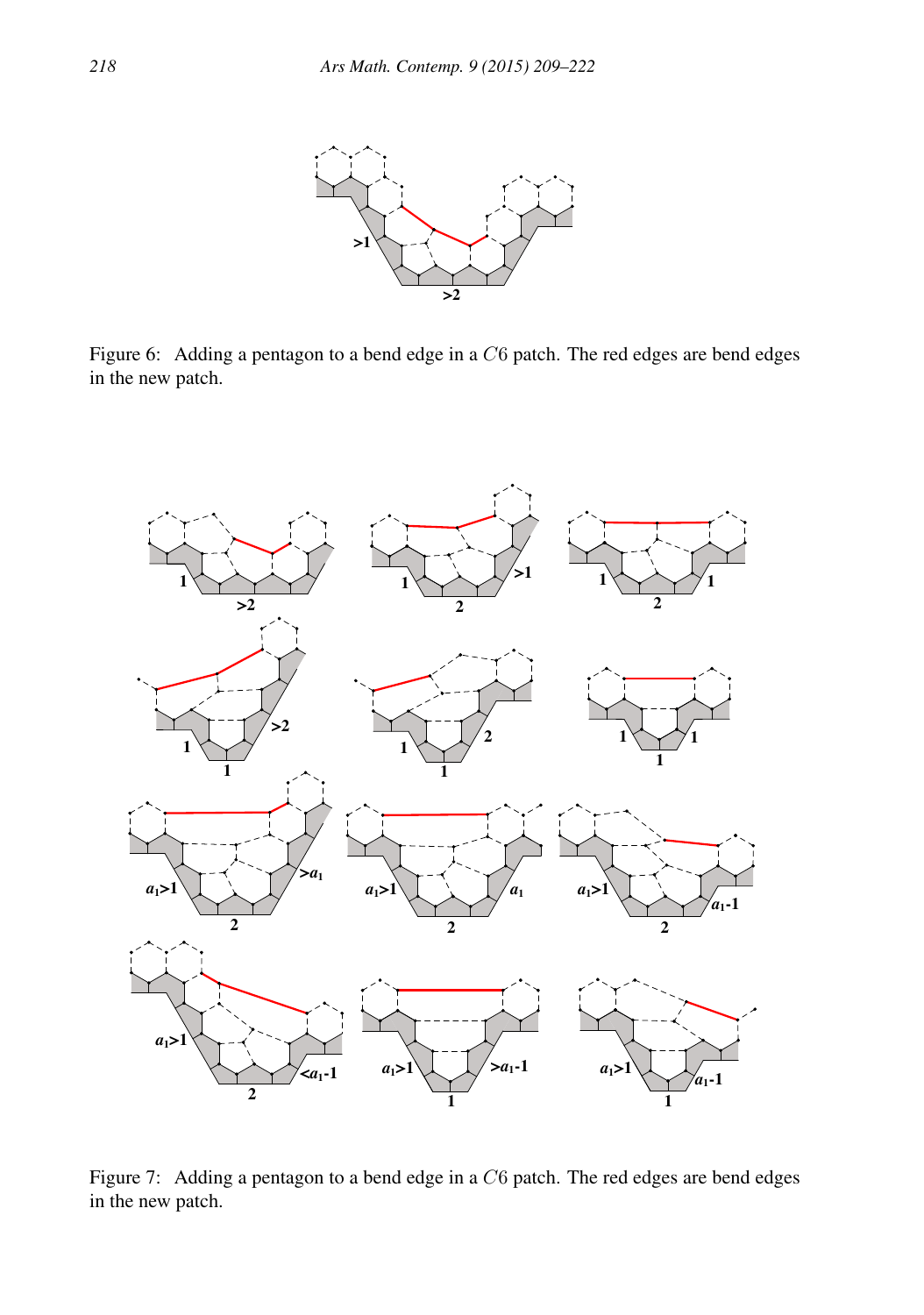with two pentagons to a B2 patch results in a  $D2 - D12$  patch if neither pentagon is on a bend edge. Adding a layer with one of the pentagons on a bend edge requires the cases seen in Figure [5.](#page-7-0) Adding a layer with one pentagon on the bend edge and one pentagon on a break edge yields a  $D1$ ,  $D2$ , or  $D8$  patch. Adding a layer with one pentagon on the bend edge and one pentagon on a straight side results in a  $D2-D4$  or  $D9-D11$  patch. Finally, adding a layer with one pentagon on the bend edge and one pentagon on a straight segment of the bent side (which can only be done if the straight segment is greater than 1) results in a D8 patch.

Three-pentagon disks with all three pentagons on the boundary are formed by adding a layer to a disk of hexagons. Starting with an  $A1$  patch, adding a layer with three pentagons results in a  $D1 - D11$  patch using similar arguments to those above.

Notice every patch we have constructed has a pentagon on the boundary. For those that do not, we simply construct a previous patch and add layers of hexagons. By Lemma [3.1,](#page-5-0) adding layer of hexagons to a Di patch yields a Di patch for  $1 \le i \le 7$ . For disks that have a bent side with at least three straight segments, the resulting patch's side parameters differ based on the number of layers added. For instance, adding one layer of hexagons to a patch with the side parameters  $[\ell_1, \ell_2, \ell_3, \ell_4, (a_1, a_2, a_3)]$  and  $a_2 > 1$  results in a patch with side parameters  $[\ell_1 + 1, \ell_2 + 1, \ell_3 + 1, \ell_4 + 1, (a_1, a_2 - 1, a_3)]$ . Furthermore, adding a layer of hexagons to a patch with side parameters  $[\ell_1, \ell_2, \ell_3, \ell_4, (a_1, 1, a_3)]$  yields a patch with side parameters  $[\ell_1 + 1, \ell_2 + 1, \ell_3 + 1, \ell_4 + 1, (a_1 - 1, 1, a_3 - 1)]$ . Thus, adding less than  $a_2 + \min\{a_1, a_3\} - 1$  rings to a  $Dj$  patch will yield a  $Dj$  patch for  $8 \le j \le 11$ .

Adding at least  $a_2 + \min\{a_1, a_3\} - 1$  rings to a D8 patch yields a D1 patch if  $a_1 = a_3$ or D2 patch otherwise. Adding at least  $a_2 + \min\{a_1, a_3\} - 1$  rings to a D9 patch yields a D2 patch if  $a_1 = a_3$ , a D3 patch if  $a_1 < a_3$ , or a D8 patch if  $a_1 > a_3$ . Adding at least  $a_2 + \min\{a_1, a_3\} - 1$  rings to a D10 or D11 patch yields a D2 patch if  $a_1 = a_3$  or D4 patch otherwise.

Now let us consider adding rings of hexagons to a  $D12$  patch; without loss of generality assume  $a_2 \le a_3$ . Adding less than  $a_2 + \min\{a_1 - 1, \lfloor \frac{a_3 - a_2}{2} \rfloor\}$  rings yields another D12 assume  $a_2 \le a_3$ . Adding ress than  $a_2 + \min\{a_1 - 1, \lfloor \frac{a_3 - a_2}{2} \rfloor\}$  rings yields a D1, D2, or D8 patch. From arguments above, adding further rings of hexagons gives a D1, D2, or D8 patch.  $\Box$ 

Now that we have shown the side parameters of disks with three or fewer pentagons fall into different classes, we show that any patch with these side parameters can be extended to a pseudoconvex patch.

Lemma 3.5. *Any patch with one of the following descriptions of its side parameters can be extended to a pseudoconvex patch:*

- *1.*  $[\ell_1, \ell_2, \ldots, \ell_s]$
- 2.  $[\ell_1, \ell_2, \ldots, \ell_s, (a_1, a_2)]$
- *3.*  $[\ell_1, \ell_2, \ldots, \ell_s, (a_1, a_2), (b_1, b_2)]$
- 4.  $[\ell_1, \ell_2, \ldots, \ell_s, (a_1, a_2), \ell_{s+1}, \ldots, \ell_t, (b_1, b_2)]$
- *5.*  $[\ell_1, \ell_2, \ldots, \ell_s, (a_1, a_2), (b_1, b_2), (c_1, c_2)]$
- 6.  $[\ell_1, \ell_2, \ldots, \ell_s, (a_1, a_2), (b_1, b_2), \ell_{s+1}, \ldots, \ell_t, (c_1, c_2)]$
- *7.*  $[\ell_1, \ell_2, \ldots, \ell_s, (a_1, a_2), \ell_{s+1}, \ldots, \ell_t, (b_1, b_2), \ell_{t+1}, \ldots, \ell_u, (c_1, c_2)]$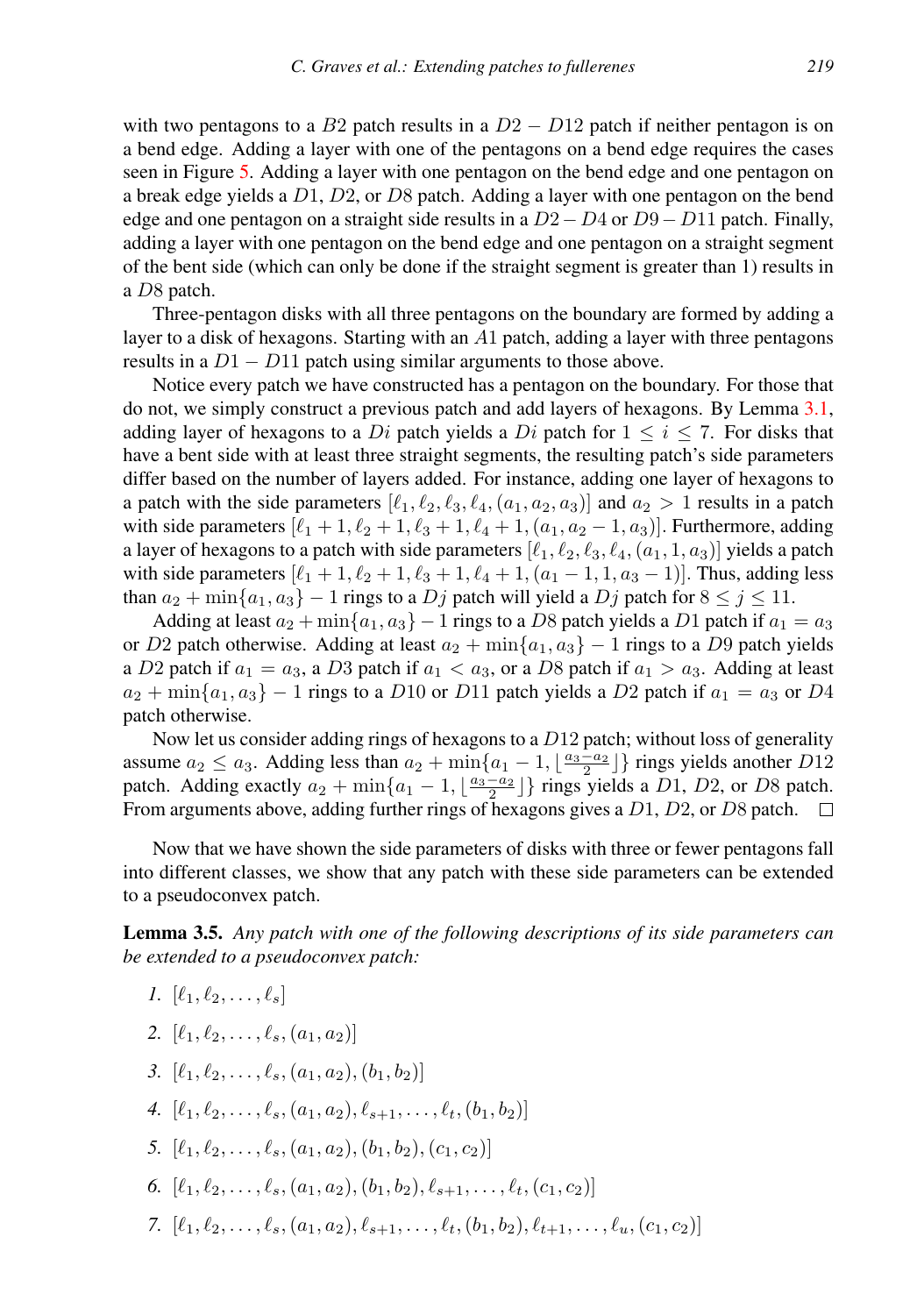

<span id="page-11-0"></span>Figure 8: Filling in the bent side  $(a_1, a_2)$  and partially filling in the bent side  $(a_1, a_2, a_3)$ .

- *8.*  $[\ell_1, \ell_2, \ldots, \ell_s, (a_1, a_2, a_3)]$ *9.*  $[\ell_1, \ell_2, \ldots, \ell_s, (a_1, a_2), (b_1, b_2, b_3)]$
- *10.*  $[\ell_1, \ell_2, \ldots, \ell_s, (a_1, a_2), \ell_{s+1}, \ldots, \ell_t, (b_1, b_2, b_3)]$
- <span id="page-11-1"></span>*11.*  $[\ell_1, \ell_2, \ldots, \ell_s, (a_1, a_2, a_3, a_4)].$

*Proof.* Let  $\Pi$  be a patch with one of the following descriptions above. If  $\Pi = [\ell_1, \ell_2, \dots, \ell_k]$  $\ell_s$ , then it has no bend edges and is pseudoconvex. If  $\Pi = [\ell_1, \ell_2, \ldots, \ell_s, (a_1, a_2)]$ , then adding  $a_1$  rows of  $a_2$  hexagons to the straight segment  $a_2$ , not including the break edge, yields the pseudoconvex patch  $[\ell_1 + a_1, \ell_2, \ldots, \ell_{s-1}, \ell_s + a_2]$  by Lemma [3.1](#page-5-0) (see Figure [8\)](#page-11-0).

If the side parameters of  $\Pi$  are of the form  $[\ell_1, \ell_2, \ldots, \ell_s, (a_1, a_2), (b_1, b_2)]$  or  $[\ell_1, \ell_2, \ldots, \ell_s, (a_1, a_2), \ell_{s+1}, \ldots, \ell_t, (b_1, b_2)]$ , then adding  $a_1$  rows of  $a_2$  hexagons to the straight segment  $a_2$ , not including the break edge, yields either

$$
[\ell_1, \ell_2, \ldots, \ell_s + a_2, (b_1 + a_1, b_2)]
$$

or

$$
[\ell_1, \ell_2, \ldots, \ell_s + a_2, \ell_{s+1} + a_1, \ldots, \ell_t, (b_1, b_2)]
$$

which are both extendable by a previous case. If  $\Pi$  has one of the forms

$$
[\ell_1, \ell_2, \ldots, \ell_s, (a_1, a_2), (b_1, b_2), (c_1, c_2)],
$$
  

$$
[\ell_1, \ell_2, \ldots, \ell_s, (a_1, a_2), (b_1, b_2), \ell_{s+1}, \ldots, \ell_t, (c_1, c_2)],
$$

or

$$
[\ell_1, \ell_2, \ldots, \ell_s, (a_1, a_2), \ell_{s+1}, \ldots, \ell_t, (b_1, b_2), \ell_{t+1}, \ldots, \ell_u, (c_1, c_2)],
$$

then adding  $a_1$  rows of  $a_2$  hexagons to the straight segment  $a_2$ , not including the break edge, yields a patch with one of the descriptions

$$
[\ell_1, \ell_2, \dots, \ell_s + a_2, (b_1 + a_1, b_2), (c_1, c_2)],
$$
  

$$
[\ell_1, \ell_2, \dots, \ell_s + a_2, (b_1 + a_1, b_2), \ell_{s+1}, \dots, \ell_t, (c_1, c_2)],
$$

or

$$
[\ell_1, \ell_2, \ldots, \ell_s + a_2, \ell_{s+1} + a_1, \ldots, \ell_t, (b_1, b_2), \ell_{t+1}, \ldots, \ell_u, (c_1, c_2)]
$$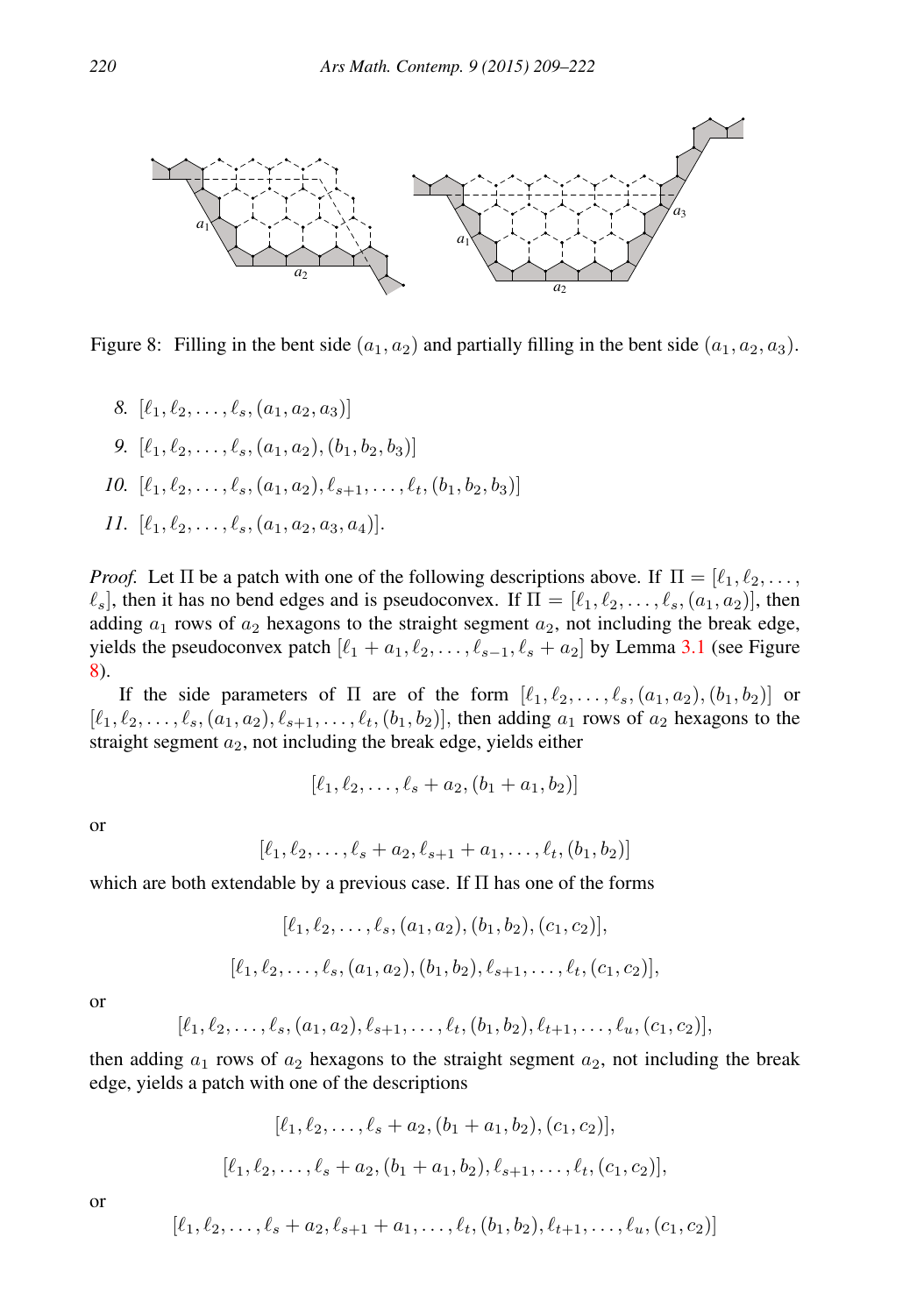which are all extendable by previous cases.

Suppose  $\Pi = [\ell_1, \ell_2, \ldots, \ell_s, (a_1, a_2, a_3)]$ . Without loss of generality, assume  $a_1 \le a_3$ . Adding  $a_1$  –1 rows of hexagons to the  $a_2$  straight segment results in a patch with parameters

$$
[\ell_1, \ell_2, \ldots, \ell_s, (1, a_1 + a_2 - 1, a_3 - a_1 + 1)]
$$

by Lemma [3.1.](#page-5-0) Adding one more row yields a patch whose parameters are

$$
[\ell_1, \ell_2, \ldots, \ell_{s-1}, (\ell_s + a_1 + a_2, a_3 - a_1)]
$$

if  $a_1 < a_3$  or

 $[\ell_{s} + a_{1} + a_{2} + \ell_{1}, \ell_{2}, \ell_{3}, \ldots, \ell_{s-1}]$ 

if  $a_1 = a_3$ . Either of these is extendable by a previous case.

If Π has the form

$$
[\ell_1, \ell_2, \ldots, \ell_s, (a_1, a_2), (b_1, b_2, b_3)]
$$

or

$$
[\ell_1, \ell_2, \ldots, \ell_s, (a_1, a_2), \ell_{s+1}, \ldots, \ell_t, (b_1, b_2, b_3)],
$$

then adding  $a_1$  rows of  $a_2$  hexagons to the straight segment  $a_2$ , not including the break edge, yields a patch satisfying the form

$$
[\ell_1, \ell_2, \ldots, \ell_s + a_2, (b_1 + a_1, b_2, b_3)]
$$

or

$$
[\ell_1, \ell_2, \ldots, \ell_s + a_2, \ell_{s+1} + a_1, \ldots, \ell_t, (b_1, b_2, b_3)]
$$

which are both extendable by previous cases.

Suppose  $\Pi = [\ell_1, \ell_2, \ldots, \ell_s, (a_1, a_2, a_3, a_4)]$ . Without loss of generality, we may assume that  $a_1 \le a_4$ . Note that  $a_1 \le a_3 + a_4$ . We have the following four cases to consider: (i)  $0 < a_1 < a_3$ , (ii)  $a_1 = a_3$ , (iii)  $a_3 < a_1 < a_3 + a_4$ , and (iv)  $a_1 = a_3 + a_4$ . In each of the four cases we will add  $a_1$  rows of hexagons to the straight segment  $a_2$  in order to create a patch which is extendable by a previous case.

For (i) and (ii), we begin by adding  $a_1 - 1$  rows of hexagons to create a patch with parameters  $[\ell_1, \ell_2, \ldots, \ell_s, (1, a_1 + a_2 - 1, a_3 - a_1 + 1, a_4)]$  by Lemma [3.1.](#page-5-0) Adding one more row will yield

$$
[\ell_1, \ell_2, \ldots, \ell_{s-1}, (\ell_s + a_1 + a_2, a_3 - a_1, a_4)]
$$

in case (i) and

$$
[\ell_1, \ell_2, \ldots, \ell_{s-1}, (\ell_s + a_1 + a_2 - 1, 1, a_4 - 1)]
$$

in case (ii).

For (iii) and (iv), we begin by adding  $a_3 - 1$  rows of hexagons to straight side  $a_2$  to yield  $[\ell_1, \ell_2, \ldots, \ell_s, (a_1 - a_3 + 1, a_2 + a_3 - 1, 1, a_4)]$  by Lemma [3.1.](#page-5-0) Adding another row yields a  $[\ell_1, \ell_2, \ldots, \ell_s, (a_1 - a_3, a_2 + a_3 - 1, 1, a_4 - 1)]$  patch. For (iii), adding  $a_1 - a_3 - 1$ rows gives

$$
[\ell_1, \ell_2, \ldots, \ell_s, (1, a_2 + a_3 - 1, 1, a_4 + a_3 - a_1)]
$$

and finally adding one more row gives a

$$
[\ell_1, \ell_2, \ldots, \ell_{s-1}, (\ell_s + a_2 + a_3 - 1, 1, a_4 + a_3 - a_1 - 1)]
$$